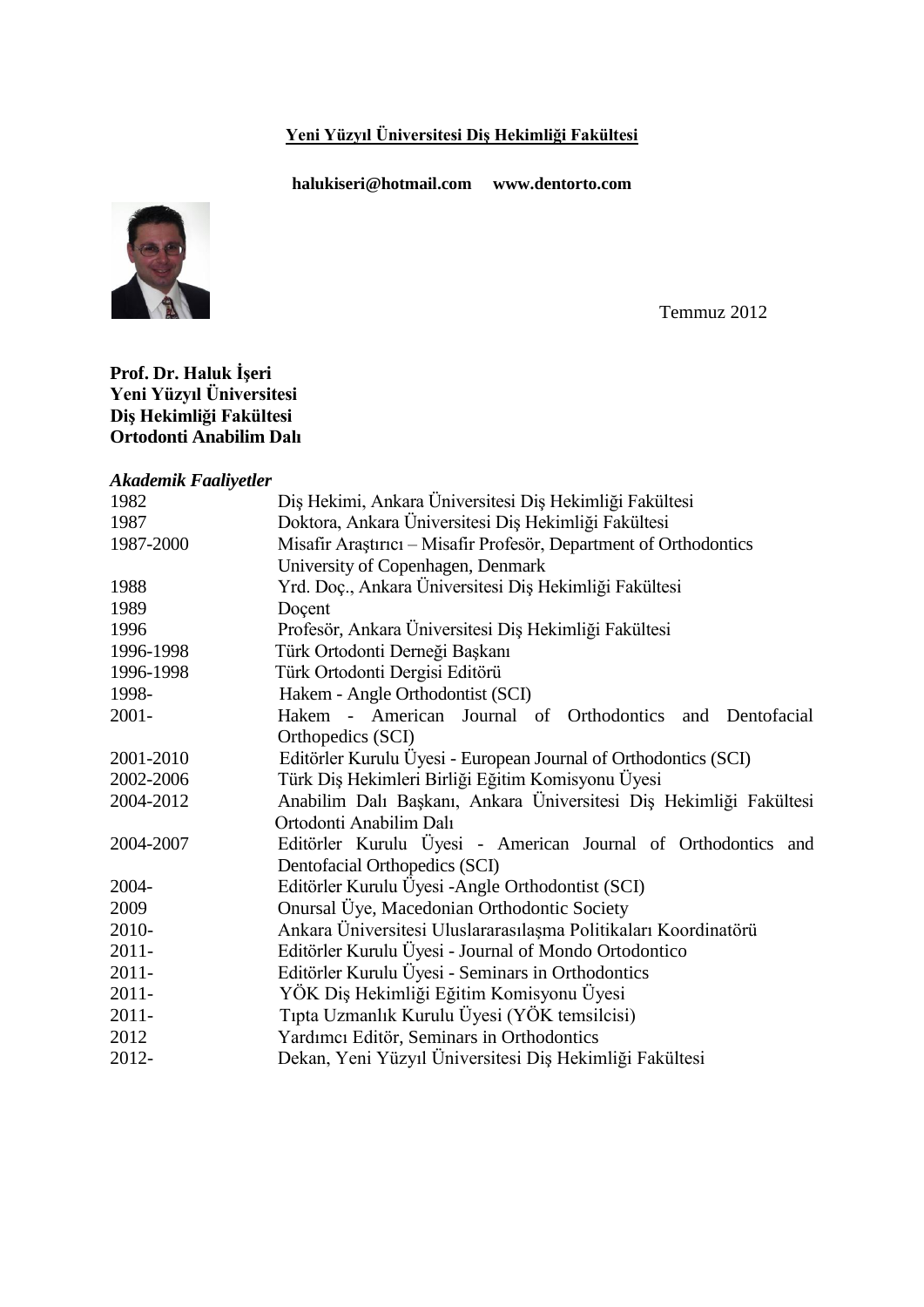# *Bilimsel Dernek Üyelikleri*

Türk Ortodonti Derneği, 1985- European Orthodontic Society, 1993- World Federation of Orthodontists, 1995- The Edward H Angle Society of Orthodontists (North Atlantic Component), 2002- Uyku Derneği, 2006- Macedonian Orthodontic Society, Onursal Üye 2009-

#### *Ödüller ve Burslar*

Danimarka Eğitim Bakanlığı Araştırma Bursu, 1987. TUBİTAK Araştırma Bursu, 1993. En iyi poster ödülü, American College of Maxillo-Facial Surgeons meeting, 2001. En iyi konuşmacı ödülü, Biannual Meeting of the Edward H. Angle Society, 2005

#### *Yayınlar ve Konferanslar*

Yayın**: 66** (4 kitap bölümü, 29 SCI yayın) Citation *(Journals-SCI- and text books)*: *(***H-factor 8)** Bilimsel Toplantılarda Sunu: **175** *(***85** *davetli konuşmacı olarak)* PhD tez yönetimi: **12**

#### *Araştırma konuları:*

Kraniyofasiyal kompleksin büyüme ve gelişimi Biomekanik, fonksiyonel ortopedi ve ortodonti, maksiller ve mandibuler genişletme, açık kapanış tedavisi Erişkin ortodontisi Ortodontik cerrahi ve distraksiyon osteogenezi Obstrüktif uyku apnesi tanı ve tedavisi İskeletsel ankraj, hızlı ortodontik tedavi

## *Uluslararası Araştırma Projeleri:*

Washington Üniversitesi (ABD) Copenhagen Üniversitesi (Danimarka) Padova Üniversitesi (İtalya) Tel Aviv Üniversitesi (Israil) Orta Doğu Teknik Üniversitesi Selcuk Üniversitesi Gazi Üniversitesi

## *Davetli konuşmalar (2010-2011):*

AAO Meeting, Boston May 2009 Macedonian Orthodontic Society Meeting, Ohrid May 2009 Saudi Orthodontic Society Meeting, Jeddah November 2009

7<sup>th</sup> International Orthodontic Congress (IOC), Sydney February 2010 University of Illinois, Department of Orthodontics, Chicago February 2010 37<sup>th</sup> Moyers Symposium, Ann Arbor Michigan February 2010 Lebanese Orthodontic Society Meeting, Beirut April 2010 University of Michigan, Department of Orthodontics, Ann Arbor November 2010

University of Illinois, Department of Orthodontics, Chicago August 2011 University of Boston, Department of Orthodontics, Boston September 2011 Ukranian Orthodontic Society Meeting, Kiev October 2011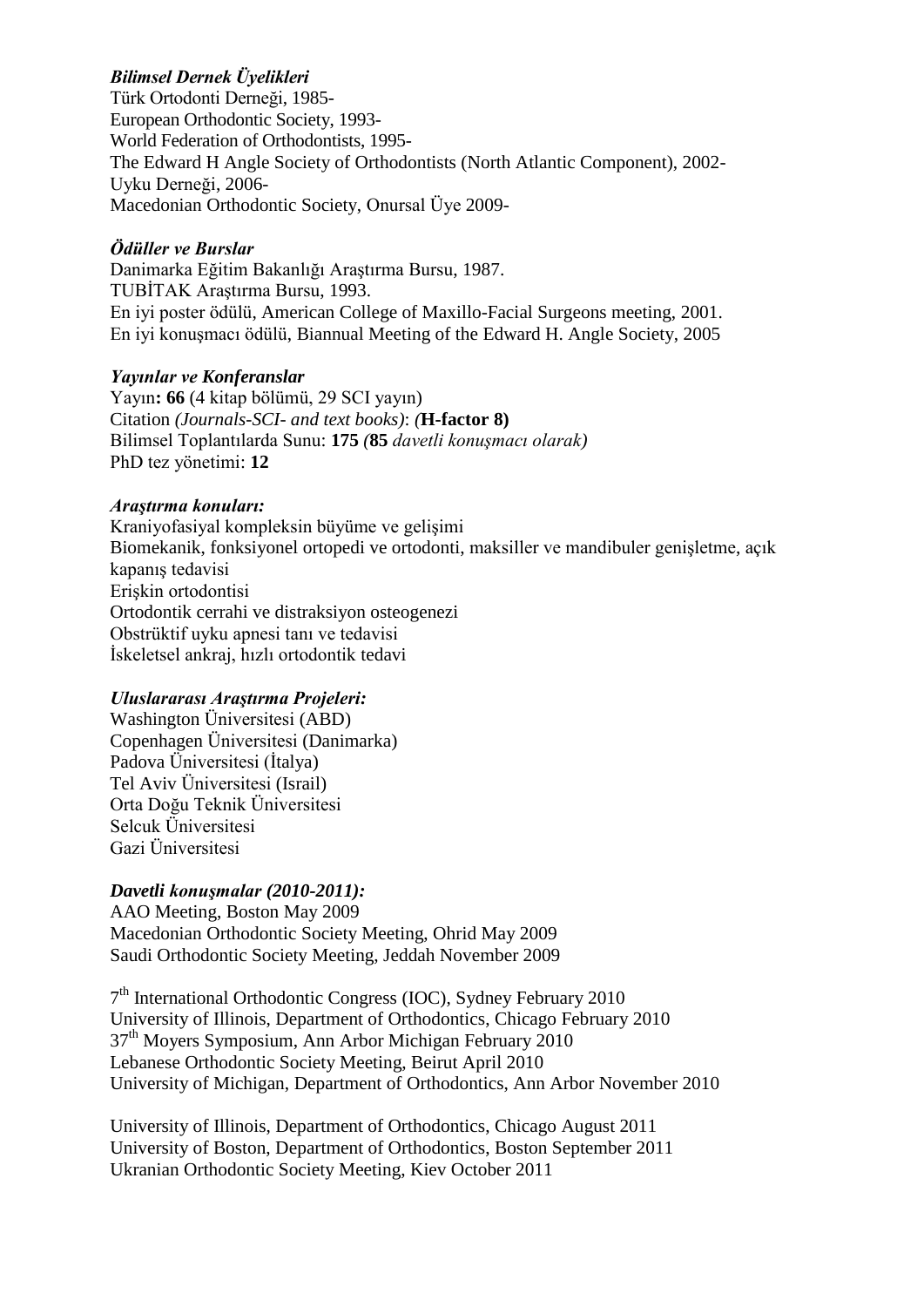# **Yayın listesi / Publication list**

**\*** Science Citation Index Dergi (SCI Journals)

+ Kitap bölümü (Book chapter)

\*66. Altan M, Nebioğlu Dalcı O, **İşeri H**. *[Growth of the cervical vertebrae in girls from 8 to 17](http://www.ncbi.nlm.nih.gov/pubmed/21511819)  [years. A longitudinal study.](http://www.ncbi.nlm.nih.gov/pubmed/21511819)* **European Journal of Orthodontics** April 2011.

\*65. Kişnişci RS, **İşeri H**. *[Dentoalveolar transport osteodistraction and canine distalization.](http://www.ncbi.nlm.nih.gov/pubmed/21353933)* **Journal of Oral Maxillofacial Surgery** 2011 Mar;69:763-70.

+64. **İşeri H,** Kişnişci R. *Accelarated tooth movement and orthodontic treatment.* **37th Annual Moyers Symposium Proceedings** Edited by J McNamara and Sunil Kapila 2010.

\*63. Kurt G, **İşeri H**, Kişnişci R. *[Rapid tooth movement and orthodontic treatment using](http://www.ncbi.nlm.nih.gov/pubmed/20050758)  [dentoalveolar distraction \(DAD\). Long-term \(5 years\) follow-up of a Class II case.](http://www.ncbi.nlm.nih.gov/pubmed/20050758)* **Angle Orthodontist** 2010 May;80:597-606.

**+**62. **İşeri H,** Kurt G, Kişnişci R. *Biomechanics of Rapid Tooth Movement by Dentoalveolar Distraction Osteogenesis (DAD).* Chapter 25 Edited by Ravindra Nanda, **WB Saunders Company** 2009.

61. **İşeri H**, Khalil S. *Obstrüktif uyku apne sendromunda diş hekimliği uygulamaları: Mandibuler ilerletme aygıtı.* **Türkiye Klinikleri Göğüs Hastalıkları (özel sayı)** 2008;102-109.

**\***60. **İşeri H**, Kişnişci R, Altuğ-Ataç AT. *Ten-year-follow-up of a patient with hemifacial microsomia treated with distraction osteogenesis and orthodontics: an implant analysis*. **American Journal of Orthodontics and Dentofacial Orthopedics** 2008;134:296-304.

**\***59. Altuğ-Ataç AT, **İşeri H**. *Witkop tooth and nail syndrome and orthodontic*. **Angle Orthod** 2008;78:370-380.

58. B. Oktay, **H. İşeri.** *Ortodontide sterilizasyon ve dezenfeksiyon yontemleri.* Diş Hekimliği Dergisi 2008;79:50-53

**\***57. [Malkoç S, Uşümez S,](http://www.ncbi.nlm.nih.gov/pubmed/18068595?ordinalpos=1&itool=EntrezSystem2.PEntrez.Pubmed.Pubmed_ResultsPanel.Pubmed_RVDocSum) **İşeri H**. *Long-term effects of symphyseal distraction and rapid maxillary expansion on pharyngeal airway dimensions, tongue, and hyoid position.* **Am J Orthod Dentofacial Orthopedics** 2007;132:769-775.

56. **İşeri H**, Kişnişçi R, Kurt G. *Dentoalveoler Distraksiyon (DAD) Yöntemi ile Hızlı Ortodontik Tedavi.* **Dişhekimliği Dergisi** 2006;67:49-51.

**\***55. Malkoç S, **İşeri H**, Karaman AI, Uslu N, Küçükkolbasi H. *Effects of Mandibular Symphyseal Distraction Osteogenesis on the Mandibular Structures.* **American Journal of Orthodontics and Dentofacial Orthopaedics** 2006;130(5):603-11.

**\***54. **İşeri H**. *Non-compliance distalization. A monograph on the clinical management and effectiveness of a jig assembly in Class II malocclusion orthodontic treatment (2005)* **European Journal of Orthodontics** 2006 28: 305.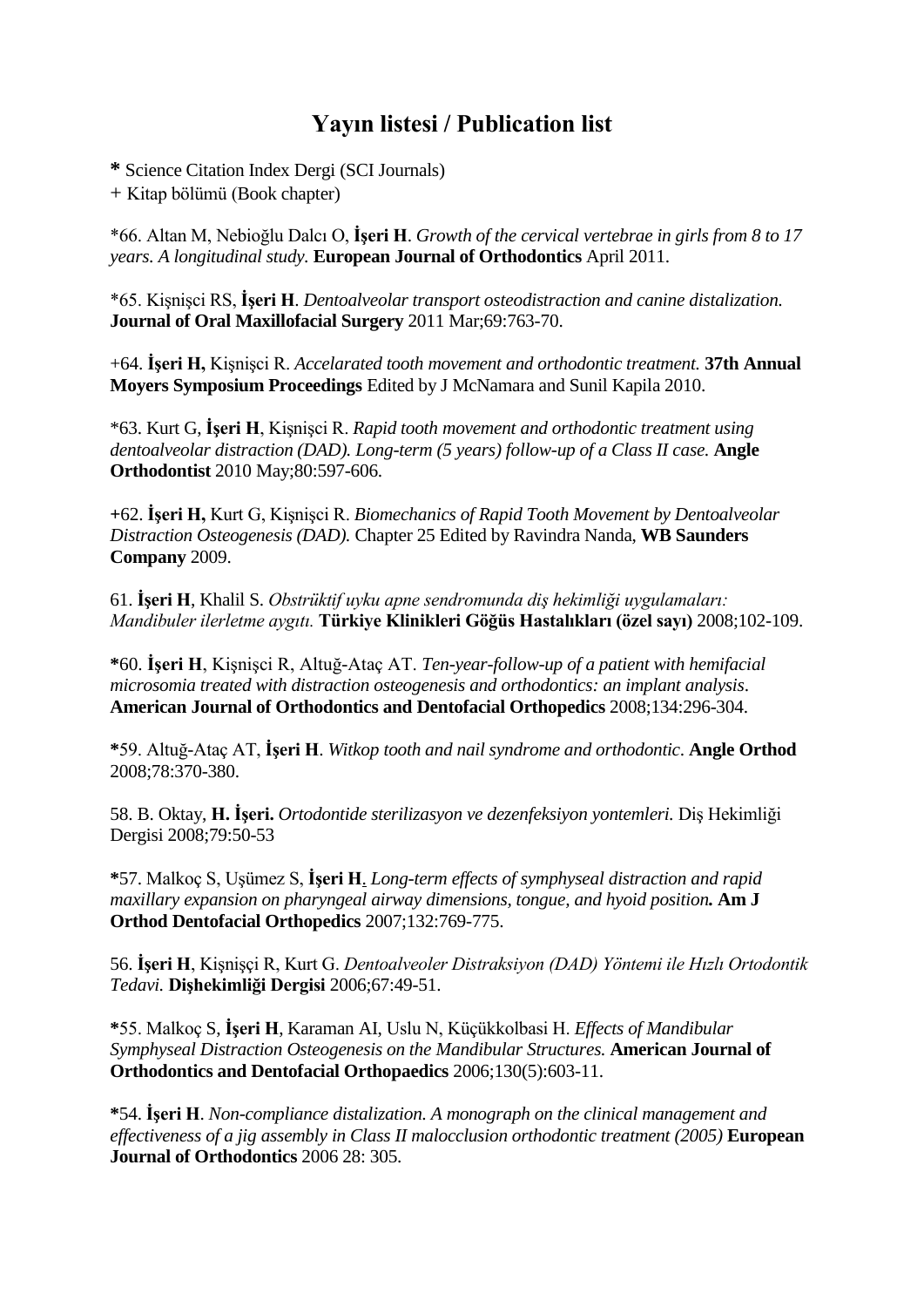**\***53. Duran I, Malkoç S, **İşeri H**, Tunalı M, Tosun M, Küçükkolbaşı H. *Microscopic evaluation of mandibular symphyseal distraction osteogenesis.* **Angle Orthodontist** 2006;76:369-374.

52. **İşeri H.** *Rapid orthodontic treatment by using dentoalveolar distraction osteogenesis.* **World Journal of Orthodontics** Volume 6 Issue 5, Supplement 2005.

**\***51. **İşeri H**, Malkoç S *Long term skeletal effects of mandibular symphyseal distraction osteogenesis. A metallic implant study.* **European Journal of Orthodontics** 2005;27:512-517.

**\***50. Gürgan C, **İşeri H**, Kişnişci R *Alterations of gingival dimensions following rapid canine retraction using dentoalveolar distraction osteogenesis.* **European Journal of Orthodontics**  2005;27:324-332.

**\***49. **İşeri H**, Kişnişci R, Bzeizi N, Tüz H. *Rapid canine retraction and orthodontic treatment with dentoalveolar distraction osteogenesis.*Editor's choice by David Turpin. **American Journal of Orthodontics and Dentofacial Orthopaedics** 2005;127:p A10.

**\***48. **İşeri H**, Kişnişci R, Bzeizi N, Tüz H *Rapid canine retraction and orthodontic treatment with dentoalveolar distraction osteogenesis.* **American Journal of Orthodontics and Dentofacial Orthopaedics** 2005;127:533-41.

47. Arat ZM, **İşeri H**[, Arman A.](http://www.ncbi.nlm.nih.gov/entrez/query.fcgi?cmd=Retrieve&db=pubmed&dopt=Abstract&list_uids=15794041) *Differential diagnosis of skeletal open bite based on sagittal components of the face.* **World J Orthod** 2005;6:41-50.

46**.** Kiyak A, **İşeri H**, Miotti F *Orthodontists' perspectives regarding treatment timing: a crossnational study.* **World J Orthod** 2004.

**\***45. [Basciftci FA, Korkmaz HH,](http://www.ncbi.nlm.nih.gov/entrez/query.fcgi?cmd=Retrieve&db=pubmed&dopt=Abstract&list_uids=15179395) **İşeri H,** Malkoc S.*Biomechanical evaluation of mandibular midline distraction osteogenesis by using the finite element method*. **American Journal of Orthodontics and Dentofacial Orthopaedics** 2004;125:706-15.

**\*44. Iseri H, Ozsoy S** *Semirapid maxillary expansion. A study of long term transverse effects in older adolescents and adults.* **Angle Orthodontist 2004;74:71-78.**

43. Malkoç S, **İşeri H,** Karaman Aİ, Mutlu MN. *Mandibuler Orta Hat Distraksiyon Ostesgenezisinin Mandibuler Yapılar Üzerine Etkileri. Pilot Çalışma.* **Türk Oral ve Maksillofasiyal Cerrahi Derneği Dergisi** 2003;6(1):75-85.

**\***42. Üşümez S, **İşeri** H, Orhan M, Başçiftçi F *Effect of rapid maxillary expansion on nocturnal enuresis.* **Angle Orthodontist** 2003;73:532-538.

**\***41. Kişnişci RS**, İşeri H,** Tüz H, Altuğ A *Dentoalveolar distraction osteogenesis for rapid orthodontic canine retraction.* **J Oral Maxillofac Surg** 2002;60(4):389-94.

40. Rohlin M, Schaub RM, Holbrook P, Leibur E, Levy G, Roubalikova L, Nilner M, Roger-Leroi V, Danner G**, İşeri H**, Feldman C *Continuous quality improvement.* **Eur J Dent Educ** 2002;6 Suppl 3:67-77.

+39. **İşeri H** *Pain and Orthodontics; in: Pain In Dentistry.* Edited by Turkish Association of Dentistry. Ankara, 295-302, 2002.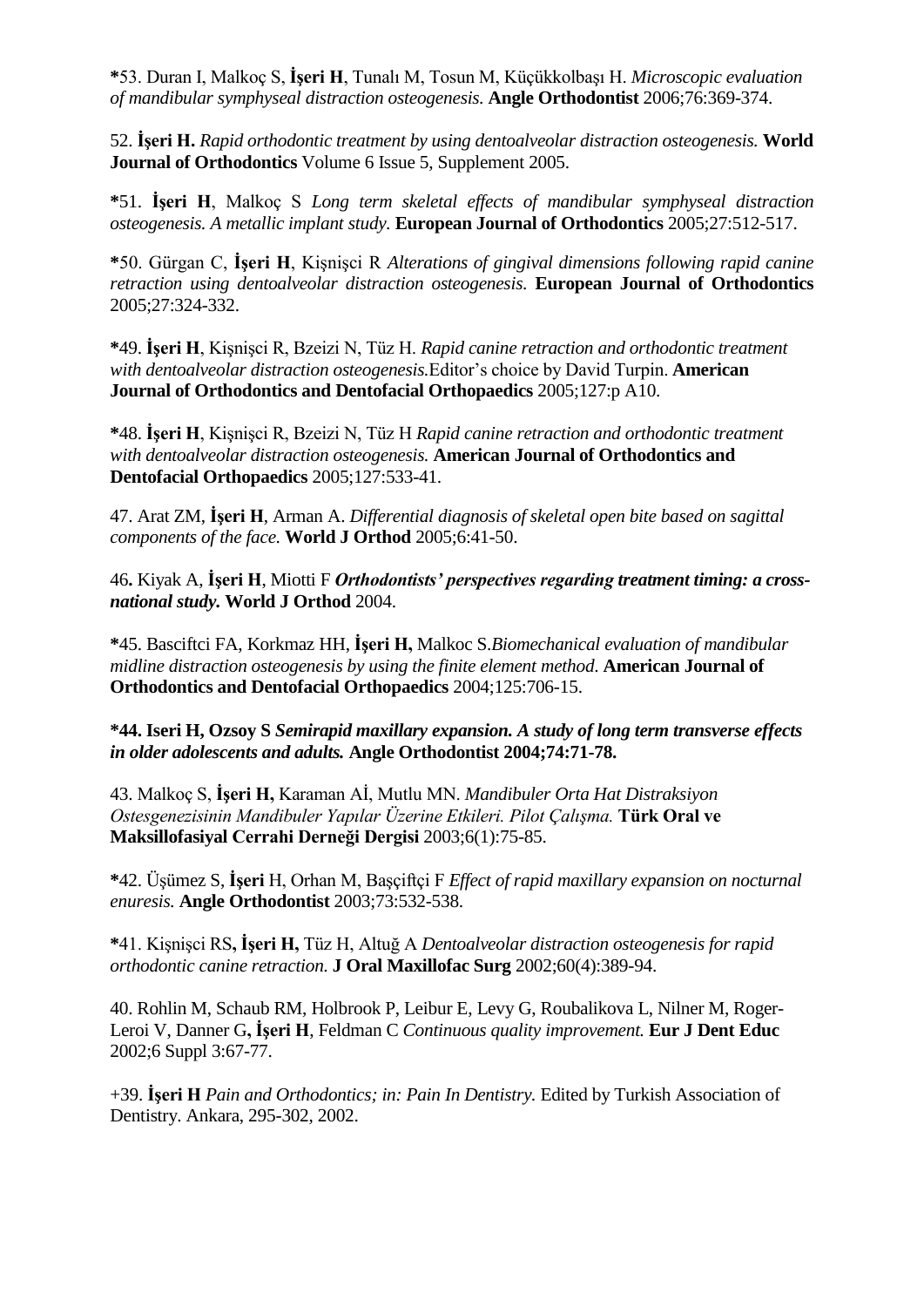**\***38. Vardimon AD, Köklü S, **Iseri H**, Spack N, Fricke J, Mete L *An assessement of skeletaland dental responses to the functional magnetic systems (FMS)*. **American Journal of Orthodontics and Dentofacial Orthopaedics** 2001;120:416-426.

**\***37. **Iseri H**, Solow B *Change in the width of the mandibular body from 6 to 23 years of age: an implant study.* **European Journal of Orthodontics** 22:229-238, 2000.

**\***36. Memikoğlu Toygar TU, **Iseri H** *A postero-anterior radiographic study of the effects of bonded RME during the active phase of treatment*. **Angle Orthodontist** 69:251-256, 1999.

35. Memikoğlu Toygar TU, **İşeri H**, Memikoğlu MM *Dudak ve damak yarığına sahip 2 vakada multi-disipliner yaklaşımlar* **Türk Ortodonti Dergisi** 11:49-54 1998.

**\***34. **İşeri H,** Tekkaya E, Öztan Ö, Bilgiç S *Biomechanical effects of rapid maxillary expansion on the craniofacial skeleton, studied by the finite element method.* **European Journal of Orthodontics** 20:347-356 1998.

33. Memikoğlu Toygar TU, **İşeri H**, Uysal M *Comparison of dentofacial changes in rigid acrylic bonded and Haas type banded rapid maxillary expansion device.* **Türk Ortodonti Dergisi** 10:255-264 1997.

**\***32. Üçtaşlı S, Hasanreisoğlu U, **İşeri H** *Cephalometric evaluation of maxillary complete opposing mandibular fixed-removable partial prothesis : A five-year longitudinal study.* **Journal of Oral Rehabilitation** 24:164-169 1997.

31. Memikoğlu U, **İşeri H** Long term results of nonextraction treatment using rigit acrylic bonded RME appliances. **Journal of Clinical Orthodontics** 31:113-118 1997.

30. Arat M, **İşeri H,** İşeri V İskeletsel açık kapanışa yol açan faktörlerin sagittal yüz yapısına göre incelenmesi. **Türk Ortodonti Dergisi** 9:155-162 1996.

**+**29. Solow B, **İşeri H** *Maxillary growth revisited: an update based on recent implant studies;*  in: The biological mechanism of tooth movement and craniofacial adaptation. Edited by Z. Davidovitch **Harward Society for the Advancement of Orthodontics** Boston, Massachussets pp.507-527 1996.

28. Sayan N B, **İşeri H**, Yaman Z *Çene cerrahisinde alloplastik silikon elastomerin kullanımı.* **Ankara Üniversitesi Diş Hekimliği Fakültesi Dergisi** 1996.

27. Canbazoğlu M, Or S, **İşeri H**, Erdoğan B *Erişkin hastada rapid maksiller ekspansiyon (RME) osteotomisi: Bir olgu bildirimi.* **Gazi Üniversitesi Diş Hekimliği Fakültesi Dergisi**  1996.

26. Solow B, **İşeri H** *Taendernes ved-varende eruption i relation til tidspunktet for implantatbehandling.* **Tandlaegebladet** 100:500-506 1996.

25. **İşeri H**, Solow B *Eruption continue des incisives et des premieres molaires maxillaires chez des juenes filles de 9 a 25 ans. Etude par la methode des implants.* **Revue d'Orthopedie Dento Faciale** 30:21-34 1996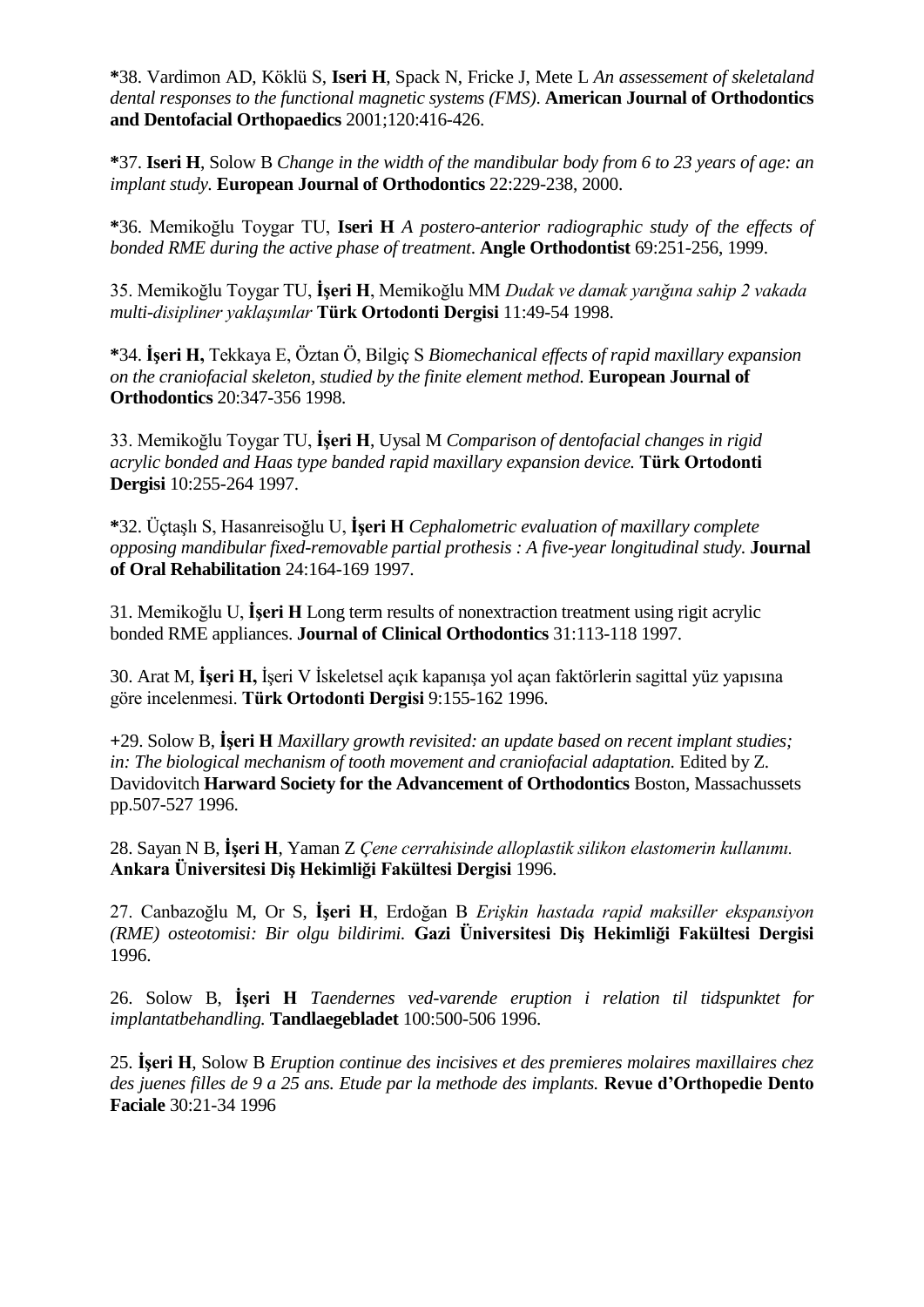**\***24. **İşeri H**, Solow B *Continued eruption of maxillary incisors and first molars in girls from 9 to 25 years, studied by the implant method.* **European Journal of Orthodontics** 18:245-256 1996.

**\***23. Onat T, **İşeri H** *Rate of skeletal maturation in relation to secondary sexual development during female adolescence.* **American Journal of Human Biology** 7:751-755 1995.

22. Uysal M, Memikoğlu U, **İşeri H** *Akrilik bonded rapid maksiller ekspansiyon apereyi ile yapılan çekimsiz ortodontik tedaviler*. **Türk Ortodonti Dergisi** 8:283-290 1995.

21. **İşeri H**, Özbek M *Örtülü kapanışlı bireylerde çekimli ve çekimsiz sabit tedavi ile elde edilen yumuşak doku profil değişikliklerinin karşılaştırılması.* **Türk Ortodonti Dergisi** 8:259-265 1995.

20. **İşeri H**, Bağış Y *Ortodonti vakalarında direkt kompozit veneer tekniği uygulaması*. **Türkiye Klinikleri DişHekimliği Bilimleri Dergisi** 1:12-16 1995

19. Sayan N B, **İşeri H**, Yaman Z, Üçok C *Iskeletsel sınıf III anomalilerin tedavisinde simultane bimaksiller girişimler.* **Türk Plastik Cerrahi Dergisi** 3:101-111 1995.

**\***18. **İşeri H**, Solow B *Surface remodelling of the maxilla in girls studied by implant method.* **American Journal of Orthodontics and Dentofacial Orthopaedics** 107:48-57 1995.

17. Özbek M, **İşeri H** *Derin örtülü kapanışa sahip bireylerde yumuşak doku profilinin normal kapanışı bireylerle karşılaştırılmalı olarak değerlendirilmesi.* **Türk Ortodonti Dergisi** 7:100- 118 1994.

**\***16. **İşeri H**, Uzel I *Impaction of maxillary canines and congenitally missing third molars. Description of an ancient dry skull (7250-6700 B.C.).* **European Journal of Orthodontics** 15:1- 5 1993

15. **İşeri H** *Temporomandibuler eklem bozuklukları, malokluzyon ve ortodontik tedavi.* **Türk Ortodonti Dergisi** 5:66-71 1992.

14. **İşeri H**, Yìlmaz O, Açıkbaş A *Bilgisayar metodu ve geleneksel metod ile yapılan sefalometrik ölçümlerin hassasiyet, tekrarlanabilirlik ve zaman açısından değerlendirilmesi.* **Türk Ortodonti Dergisi** 5:1-6 1992.

13. **İşeri H** *Dişhekimliğinin bir dalı olan ortodontide bilgisayar kullanımı.* **Bilim ve Teknik Dergisi** 25:11-14 1992.

**\***12. Arat M, **İşeri H** *Orthodontic and orthopaedic approach in the treatment of skeletal open bite.* **European Journal of Orthodontics** 14:207-215 1992.

11. **İşeri H**, Solow B *Displacement of the maxilla in girls studied by implant method.* **Danish Dental Journal** 95:839-846 1991.

**\***10. **İşeri H**, Solow B *Displacement of the maxilla in girls studied by implant method.* **European Journal of Orthodontics** 12:389-398 1990.